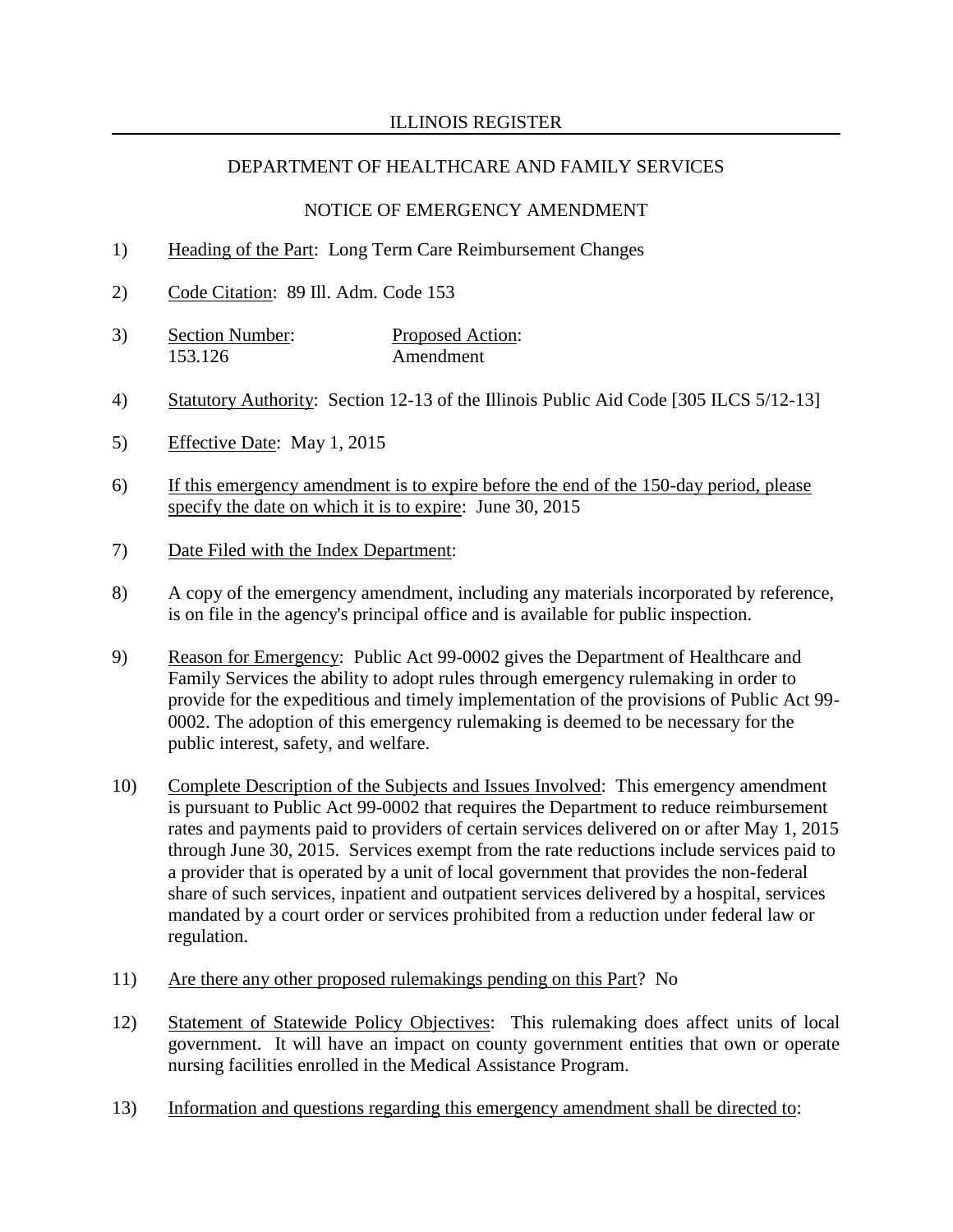# ILLINOIS REGISTER

# DEPARTMENT OF HEALTHCARE AND FAMILY SERVICES

# NOTICE OF EMERGENCY AMENDMENT

Mollie Zito General Counsel Illinois Department of Healthcare and Family Services 201 South Grand Avenue East, 3<sup>rd</sup> Floor Springfield IL 62763-0002

### 217/782-1233

[HFS.Rules@illinois.gov](mailto:HFS.Rules@illinois.gov)

The full text of the Emergency Amendment begins on the next page: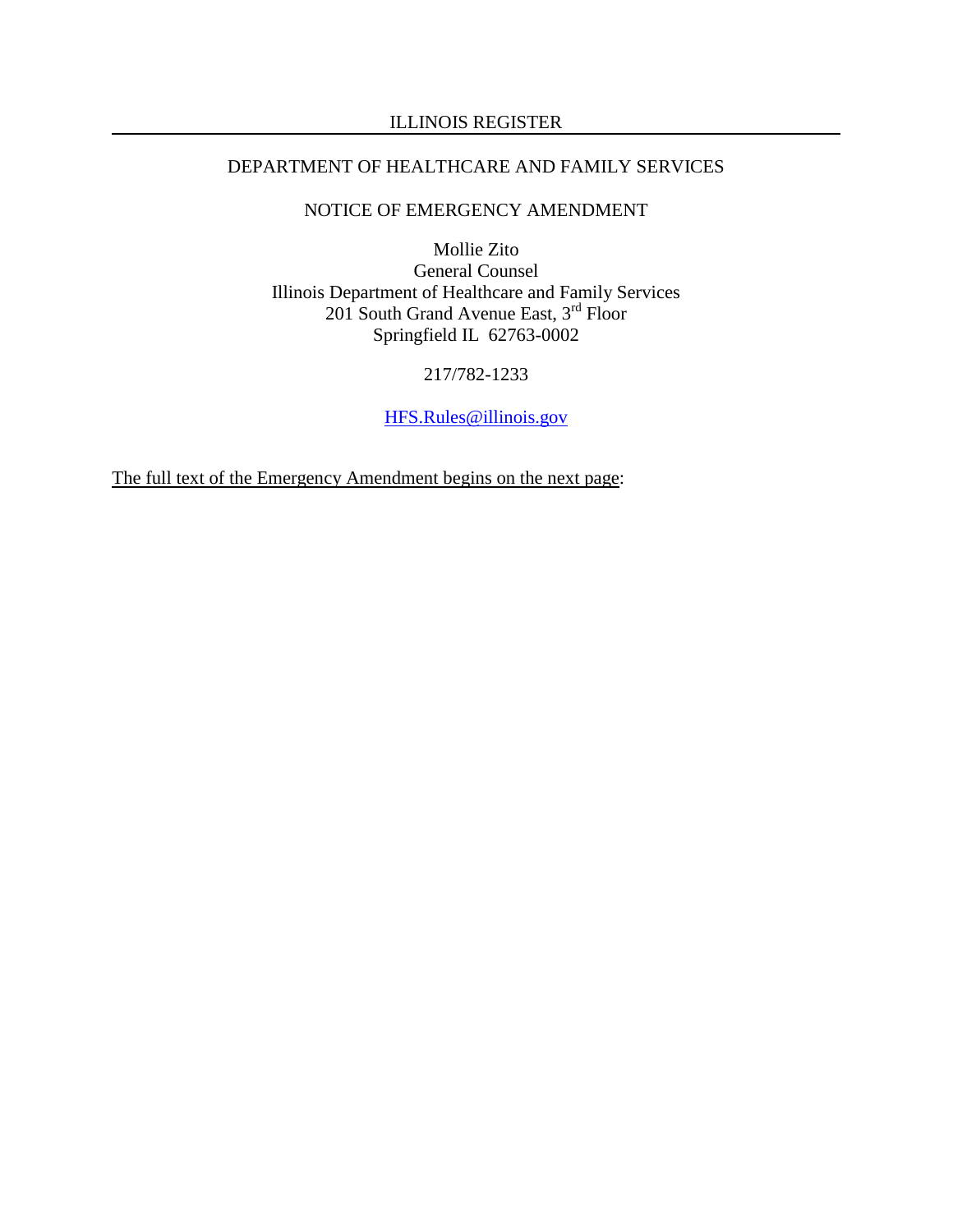#### NOTICE OF EMERGENCY AMENDMENT

# TITLE 89: SOCIAL SERVICES CHAPTER I: DEPARTMENT OF HEALTHCARE AND FAMILY SERVICES SUBCHAPTER e: GENERAL TIME-LIMITED CHANGES

### PART 153 LONG TERM CARE REIMBURSEMENT CHANGES

| Section          |                                                       |
|------------------|-------------------------------------------------------|
| 153.100          | Reimbursement for Long Term Care Services             |
| 153.125          | Long Term Care Facility Rate Adjustments              |
| 153.126          | Long Term Care Facility Medicaid Per Diem Adjustments |
| <b>EMERGENCY</b> |                                                       |
| 153.150          | <b>Quality Assurance Review (Repealed)</b>            |

AUTHORITY: Implementing and authorized by Articles III, IV, V, VI and Section 12-13 of the Illinois Public Aid Code [305 ILCS 5/Arts. III, IV, V and VI and 12-13].

SOURCE: Emergency rules adopted at 18 Ill. Reg. 2159, effective January 18, 1994, for maximum of 150 days; adopted at 18 Ill. Reg. 10154, effective June 17, 1994; emergency amendment at 18 Ill. Reg. 11380, effective July 1, 1994, for a maximum of 150 days; amended at 18 Ill. Reg. 16669, effective November 1, 1994; emergency amendment at 19 Ill. Reg. 10245, effective June 30, 1995, for a maximum of 150 days; amended at 19 Ill. Reg. 16281, effective November 27, 1995; emergency amendment at 20 Ill. Reg. 9306, effective July 1, 1996, for a maximum of 150 days; amended at 20 Ill. Reg. 14840, effective November 1, 1996; emergency amendment at 21 Ill. Reg. 9568, effective July 1, 1997, for a maximum of 150 days; amended at 21 Ill. Reg. 13633, effective October 1, 1997; emergency amendment at 22 Ill. Reg. 13114, effective July 1, 1998, for a maximum of 150 days; amended at 22 Ill. Reg. 16285, effective August 28, 1998; amended at 22 Ill. Reg. 19872, effective October 30, 1998; emergency amendment at 23 Ill. Reg. 8229, effective July 1, 1999, for a maximum of 150 days; emergency amendment at 23 Ill. Reg. 12794, effective October 1, 1999, for a maximum of 150 days; amended at 23 Ill. Reg. 13638, effective November 1, 1999; emergency amendment at 24 Ill. Reg. 10421, effective July 1, 2000, for a maximum of 150 days; amended at 24 Ill. Reg. 15071, effective October 1, 2000; emergency amendment at 25 Ill. Reg. 8867, effective July 1, 2001, for a maximum of 150 days; amended at 25 Ill. Reg. 14952, effective November 1, 2001; emergency amendment at 26 Ill. Reg. 6003, effective April 11, 2002, for a maximum of 150 days; emergency amendment repealed at 26 Ill. Reg. 12791, effective August 9, 2002, for a maximum of 150 days; emergency amendment at 26 Ill. Reg. 11087, effective July 1, 2002, for a maximum of 150 days; amended at 26 Ill. Reg. 17817, effective November 27, 2002; emergency amendment at 27 Ill. Reg. 11088, effective July 1, 2003, for a maximum of 150 days; amended at 27 Ill. Reg. 18880, effective November 26, 2003; emergency amendment at 28 Ill. Reg. 10218,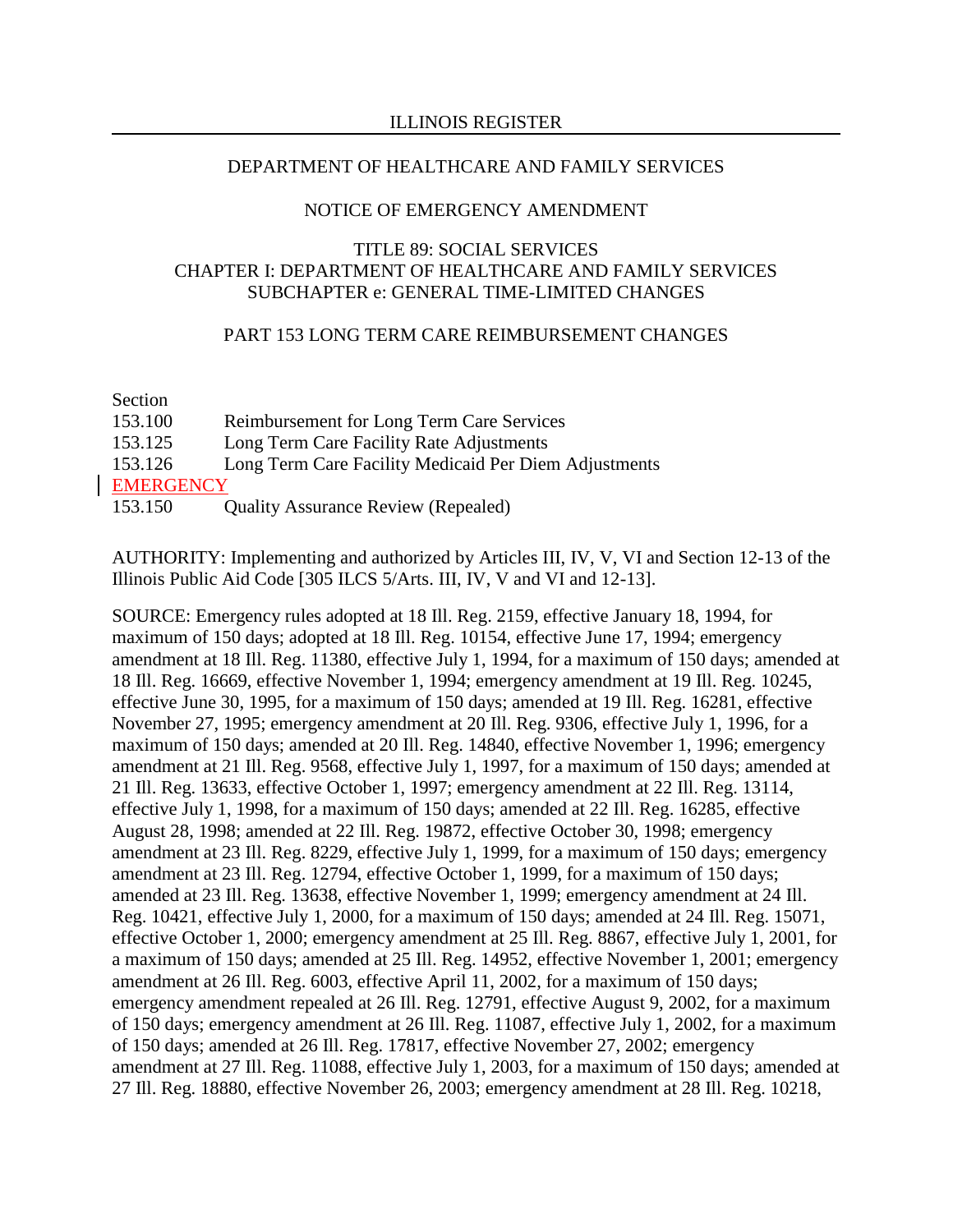#### NOTICE OF EMERGENCY AMENDMENT

effective July 1, 2004, for a maximum of 150 days; amended at 28 Ill. Reg. 15584, effective November 24, 2004; emergency amendment at 29 Ill. Reg. 1026, effective January 1, 2005, for a maximum of 150 days; emergency amendment at 29 Ill. Reg. 4740, effective March 18, 2005, for a maximum of 150 days; amended at 29 Ill. Reg. 6979, effective May 1, 2005; amended at 29 Ill. Reg. 12452, effective August 1, 2005; emergency amendment at 30 Ill. Reg. 616, effective January 1, 2006, for a maximum of 150 days; emergency amendment modified pursuant to the Joint Committee on Administrative Rules Objection at 30 Ill. Reg. 7817, effective April 7, 2006, for the remainder of the maximum 150 days; amended at 30 Ill. Reg. 10417, effective May 26, 2006; emergency amendment at 30 Ill. Reg. 11853, effective July 1, 2006, for a maximum of 150 days; emergency expired November 27, 2006; amended at 30 Ill. Reg. 14315, effective August 18, 2006; emergency amendment at 30 Ill. Reg. 18779, effective November 28, 2006, for a maximum of 150 days; amended at 31 Ill. Reg. 6954, effective April 26, 2007; emergency amendment at 32 Ill. Reg. 535, effective January 1, 2008, for a maximum of 150 days; emergency amendment at 32 Ill. Reg. 4105, effective March 1, 2008, for a maximum of 150 days; amended at 32 Ill. Reg. 7761, effective May 5, 2008; amended at 32 Ill. Reg. 9972, effective June 27, 2008; amended at 33 Ill. Reg. 9347, effective July 1, 2009; emergency amendment at 34 Ill. Reg. 17462, effective November 1, 2010, for a maximum of 150 days; amended at 35 Ill. Reg. 6171, effective March 28, 2011; amended at 35 Ill. Reg. 19524, effective December 1, 2011; emergency amendment at 36 Ill. Reg. 10416, effective July 1, 2012 through June 30, 2013; amended at 36 Ill. Reg. 17405, effective December 1, 2012; amended at 37 Ill. Reg. 10529, effective June 27, 2013; emergency amendment at 38 Ill. Reg. 15732, effective July 7, 2014, for a maximum of 150 days; amended at 38 Ill. Reg. 23799, effective December 2, 2014; emergency amendment at 39 Ill. Reg. effective entitled at  $\overline{29}$  effective contact  $\overline{29}$  and  $\overline{29}$ maximum of 150 days.

#### **Section 153.126 Long Term Care Facility Medicaid Per Diem Adjustments EMERGENCY**

- a) Notwithstanding the provisions set forth in Section 153.100, the socio-development component for facilities that are federally defined as Institutions for Mental Disease (see 89 Ill. Adm. Code 145.30) shall be increased by 253 percent beginning with services provided on and after March 1, 2008.
- b) Notwithstanding the provisions set forth in Section 153.100, daily residential rates effective on March 1, 2008, for intermediate care facilities for persons with developmental disabilities (ICF/DD), including skilled nursing facilities for persons under 22 years of age (SNF/Ped), for which a patient contribution is required, shall be increased by 2.2 percent.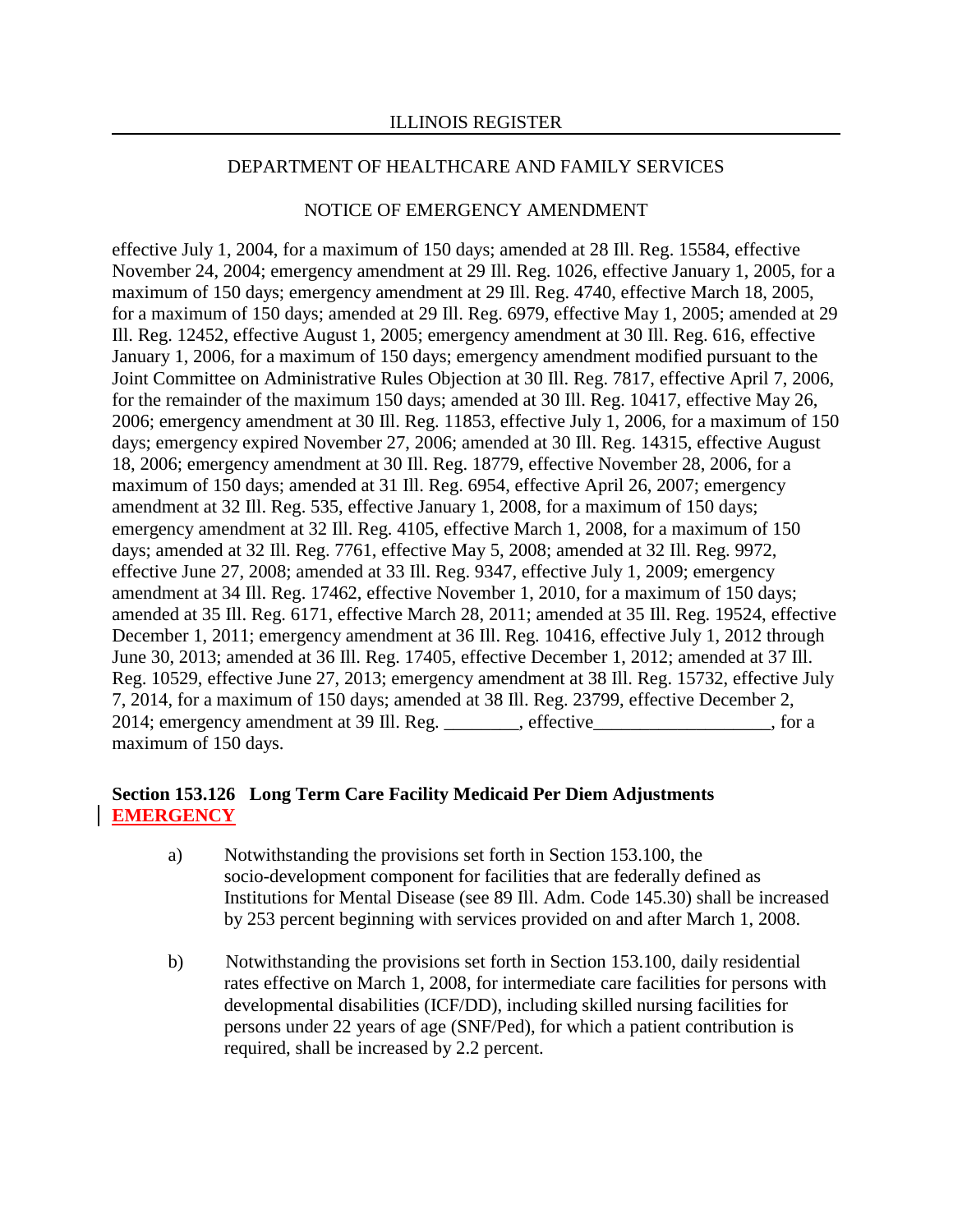# NOTICE OF EMERGENCY AMENDMENT

- c) Notwithstanding the provisions set forth in Section 153.100, developmental training rates effective on March 1, 2008 shall be increased by 2.5 percent.
- d) Notwithstanding the provisions set forth in Sections 153.100 and 153.125, for dates of services provided on or after July 1, 2012, the \$10 per day per individual payment for individuals with developmental disabilities in nursing facilities, described in 89 Ill. Adm. Code 147.350, shall be eliminated.
- e) Notwithstanding the provisions set forth in Sections 153.100 and 153.125, on or after July 1, 2012, nursing facilities not designated as Institutions for Mental Disease shall have rates effective May 1, 2011 (see Section 153.125) adjusted as follows:
	- 1) Individual nursing rates for residents classified in Resource Utilization Groups IV (RUG-IV) PA1, PA2, BA1 and BA2, during the quarter ending March 31, 2012, shall be reduced by 10 percent;
	- 2) Individual nursing rates for residents classified in all other RUG-IV groups shall be reduced by 1.0 percent; and
	- 3) Facility rates for the support and capital components shall be reduced by 1.7 percent.
- f) Notwithstanding the provisions set forth in Sections 153.100 and 153.125, on or after July 1, 2012, nursing facilities designated as Institutions for Mental Disease and facilities licensed under the Specialized Mental Health Rehabilitation Act shall have the nursing, socio-development, capital and support components of their reimbursement rate effective May 1, 2011 (see Section 153.125), reduced in total by 2.7 percent.
- g) Notwithstanding the provisions set forth in Sections 153.100 and 153.125, on or after July 1, 2012, supported living facilities, as defined in 89 Ill. Adm. Code 146.205, shall have rates reduced by 2.7 percent.
- h) Notwithstanding the provisions set forth in Sections 153.100 and 153.125 and 89 Ill. Adm. Code 140.560 and 140.561, for services provided on or after July 1, 2014, the support component of a nursing facility's rate for facilities licensed under the Nursing Home Care Act as skilled or intermediate care facilities (SNF/ICF) shall be the rate in effect on June 30, 2014, increased by 8.17%.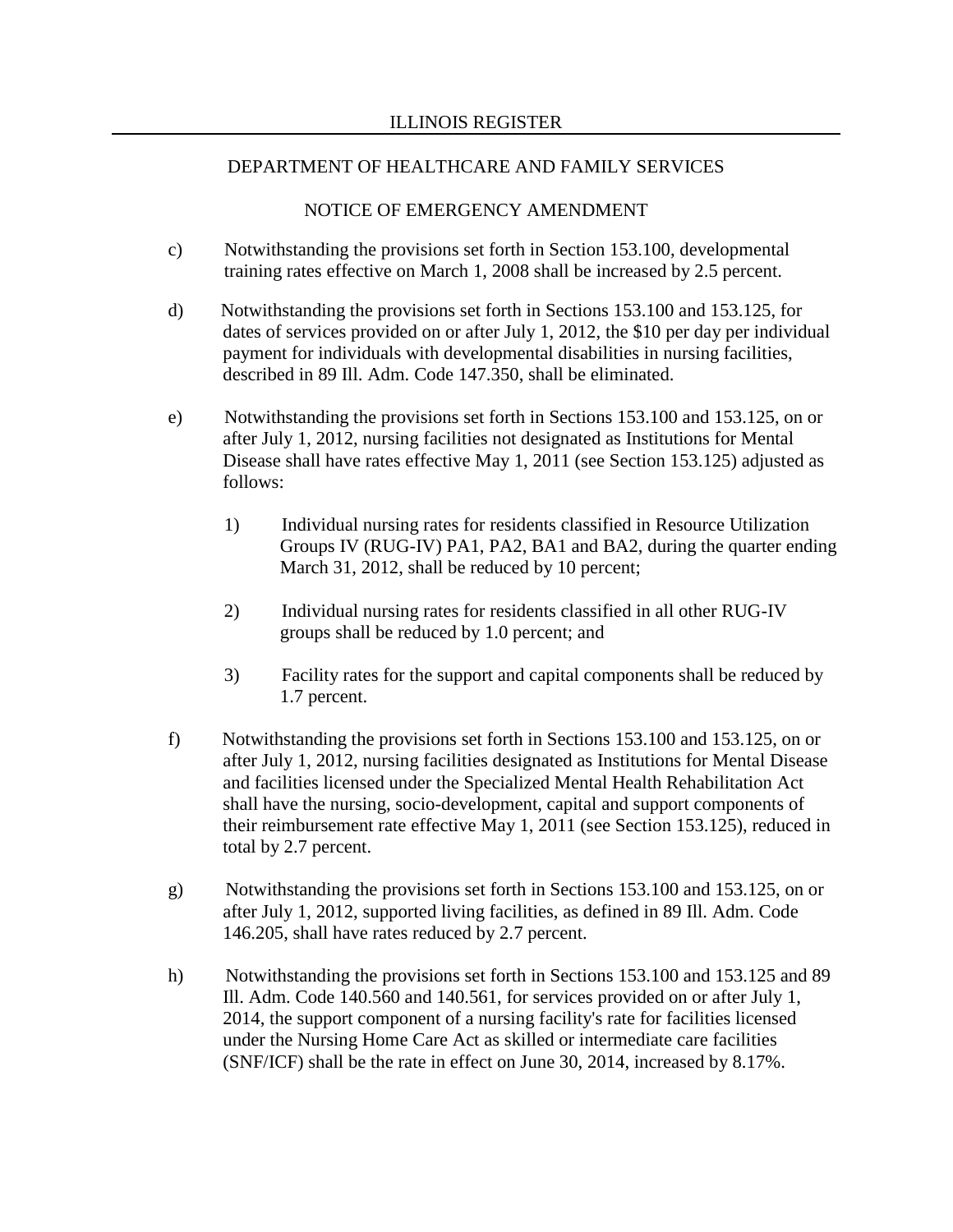### NOTICE OF EMERGENCY AMENDMENT

- i) Long Term Care Facilities for Persons under 22 Years of Age Serving Clinically Complex Residents.
	- 1) Effective for dates of service on or after July 1, 2013, long term care facilities for persons under 22 years of age serving clinically complex residents means facilities licensed by the Department of Public Health as long term care facilities for persons under 22 years of age that serve severely and chronically ill pediatric patients requiring exceptional care, if the facility has 30% or more of its patients receiving ventilator care.
	- 2) For dates of services starting July 1, 2013, long term care facilities for persons under 22 years of age serving clinically complex residents shall receive Medicaid reimbursement on 30-day expedited schedule.
	- 3) Effective for dates of service on or after July 1, 2014, for purposes of this Section, a person under 22 years of age is considered clinically complex if the person requires at least one of the following medical services:
		- A) Tracheostomy care with dependence on mechanical ventilation for a minimum of six hours each day.
		- B) Tracheostomy care requiring suctioning at least every six hours, room air mist or oxygen as needed, and dependence on one of the treatment procedures listed under subsection (i)(4), excluding the procedure listed in subsection (i)(4)(B).
		- C) Total parenteral nutrition or other intravenous nutritional support and one of the treatment procedures listed under subsection (i)(4).
	- 4) The following treatment procedures apply to the conditions in subsections  $(i)(3)(B)$  and  $(C)$ :
		- A) Intermittent suctioning at least every eight hours and room air mist or oxygen as needed.
		- B) Continuous intravenous therapy, including administration of therapeutic agents necessary for hydration or of intravenous pharmaceuticals; or intravenous pharmaceutical administration of more than one agent via a peripheral or central line, without continuous infusion.